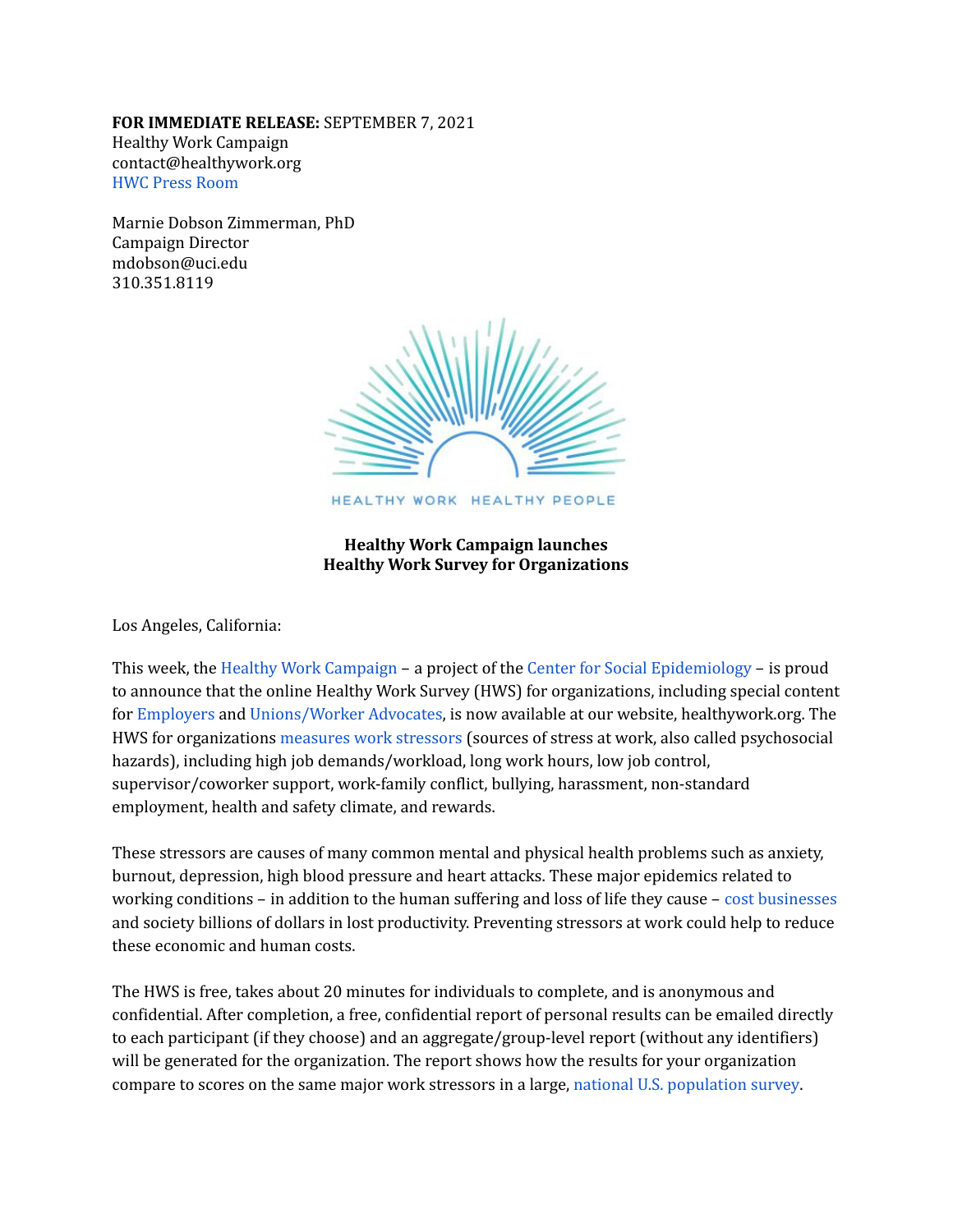This project has been two years in the making, and is the result of a collaboration of university researchers and occupational health and safety [experts](https://healthywork.org/mission/#team) with funding from the non-profit Center for Social Epidemiology, a  $501(c)(3)$ . The new survey for organizations is the follow-up to the previously released HWS for [individuals](https://healthywork.org/healthy-work-survey-individuals/) posted online in January 2021.

## **To request access to the HWS for your organization, click [HERE](https://docs.google.com/forms/d/e/1FAIpQLSdGQrEen-KdBC11MTkGsODN-OgIX1xiQ5EojUDuvfD7Yds-uQ/viewform)**.

## **Why do we need the HWS survey?**

- $\triangleright$  Work is the 2nd highest rated source of stress (after [money\).](https://healthywork.org/wp-content/uploads/2019/09/HWC-Infographics-Stats-to-Know-Top-Physical-Health-v3-Sept-2019-8.5-x-11-300-res.pdf)
- $\triangleright$  People working 11+ hours per day are 2  $\frac{1}{2}$  times more likely to experience [depression](https://healthywork.org/wp-content/uploads/2019/09/HWC-Infographics-Stats-to-Know-Top-Mental-Health-v2-Sept-2019-8.5-x-11-300-res.pdf) than those [working](https://healthywork.org/wp-content/uploads/2019/09/HWC-Infographics-Stats-to-Know-Top-Mental-Health-v2-Sept-2019-8.5-x-11-300-res.pdf) 7-8 hours.
- $\triangleright$  Low job control [increases](https://healthywork.org/resources/statistics-infographs/) mortality (the death rate) by almost 45%.
- $\geq 10$  to 20% of all CVD deaths among the working age [population](https://healthywork.org/resources/statistics-infographs/) can be attributed to work.
- $\triangleright$  Over [120,000](https://healthywork.org/resources/statistics-infographs/) deaths per year and 5-8% of U.S. health care costs are related to work stress.

While many of us know when we are stressed at work or that our work is stressful, some features of the workplace can cause chronic stress that we may be unaware of. While stress is a natural response to real or perceived threats, chronic stress has been found to arise from particular kinds of "psychosocial hazards" in the workplace. So while "stress at work" seems commonplace, it doesn't have to be that way.

If you walk into the same toxic work environment day after day, practices such as meditation, yoga, and stress management classes to manage "symptoms, "will do little to prevent the long-term health effects of chronic work stressors. So the HWC equips individuals and organizations with ways to **improve work itself.**

## **How do we use the survey results to improve work?**

The HWS is a tool to begin to open workplace communications, with all levels of an organization, about sources of stress at work that might be affecting health and well-being. Participation by employees in understanding the survey results is key to improving health and safety in the workplace.

Check out these free resources and tools provided by the HWC:

- ➢ Healthy Work Tools For [Employers,](https://healthywork.org/employers/healthy-work-tools-employers/) For [Unions](https://healthywork.org/unions-worker-advocates/healthy-work-tools-unions/) and For [Individuals](https://healthywork.org/individuals/healthy-work-tools-individuals/)
- $\triangleright$  Healthy Work [Strategies](https://healthywork.org/resources/healthy-work-strategies/) short reports giving examples of how various organizations have improved the organization of work to reduce work stressors. These examples include workplace research studies, workplace policies/programs, contract language, regulations and laws to make work and workers healthier.